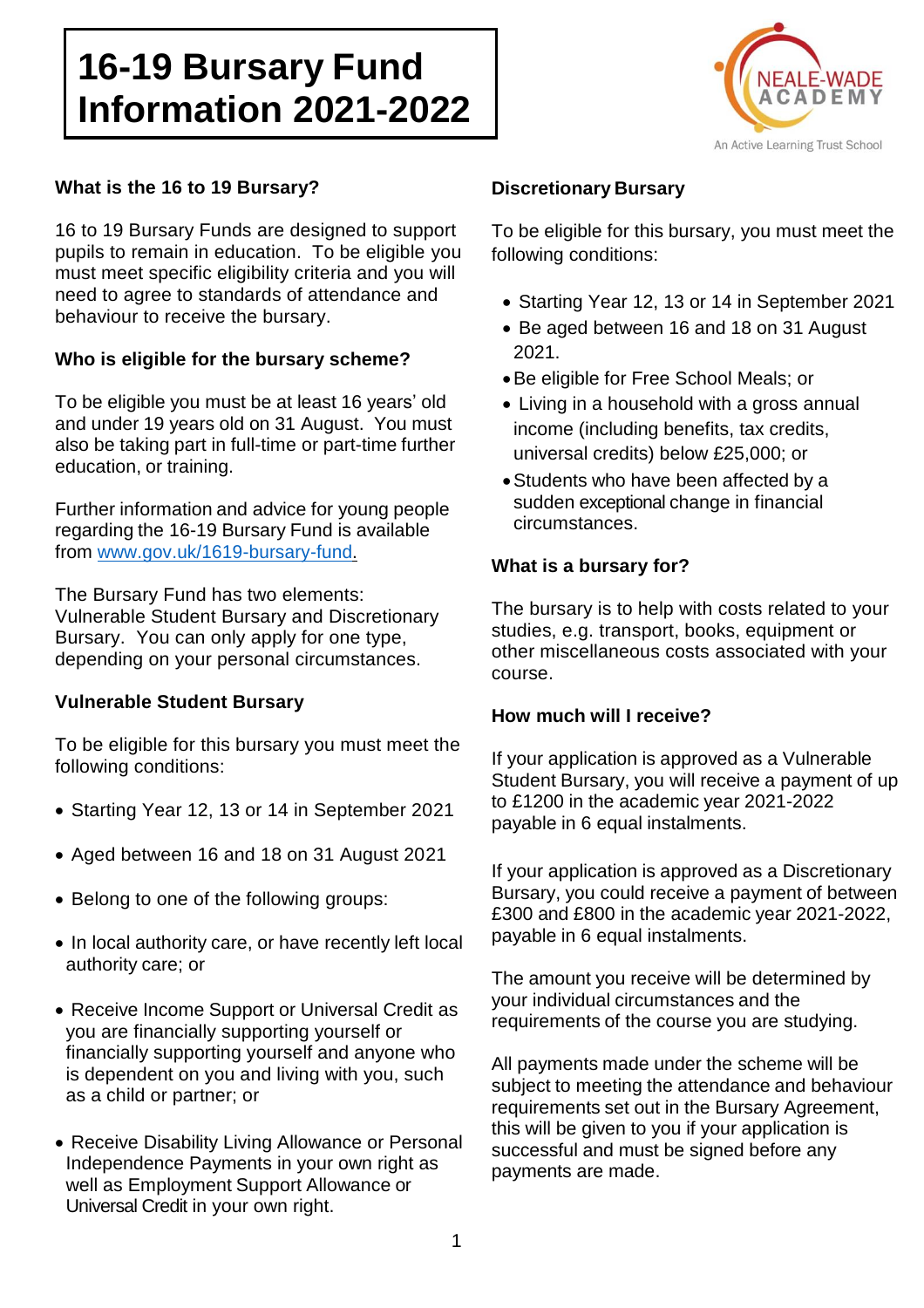Applications for the 16-19 Bursary can be submitted at any time but it is important to recognise that there is a limited amount of funding available, therefore all applications are subject to the availability of funding at the time of your application.

Applications will not be considered once all funds have been distributed.

# **How do I apply?**

If having read this guidance you believe you are eligible for a payment under the 16-19 Bursary Fund, please complete the application form and return it to the Sixth Form office by Friday 17 September 2021.

# **How will you pay me?**

Payments will be made into your bank account via a system known as BACS transfer. It is essential that you have a bank account in your name, as payments can only be made into your own account via a BACS transfer. Cash payments will not be made. Please note, we are unable to make payments into Post Office accounts.

Eligibility for the bursary will be re-assessed annually, so please re-apply each year.

#### **How will I know if my application has been successful?**

If your application is successful, you will be notified in writing showing how much has been awarded to you and when you can expect to receive your first payment.

# **Application Deadline**

Completed applications need to be submitted by **Friday 17 September 2021**. Late applications will be considered under category 4; exceptional change in financial circumstances.

# **What happens if my application is unsuccessful?**

You have the right to appeal against the decision.

Appeals in writing should be sent to:

**Mr G Horn Principal Neale-Wade Academy Wimblington Road March Cambridgeshire PE15 9PX**

You must submit your appeal request within 10 working days of receiving the decision letter sent to you. Your appeal will be presented to Mr Horn for a decision. This decision is final; there is no further appeal beyond this point. You will be notified in writing within 15 working days of the outcome of your appeal.

# **Further information and assistance**

If you require any further information, or wish to discuss your application, please contact:

### **Dr C Spibey**

**Assistant Principal – Head of Sixth Form [cspibey@neale-wade.org](mailto:cspibey@neale-wade.org) 01354 606000**

# *PLEASE RETAIN THIS GUIDANCE FOR YOUR INFORMATION*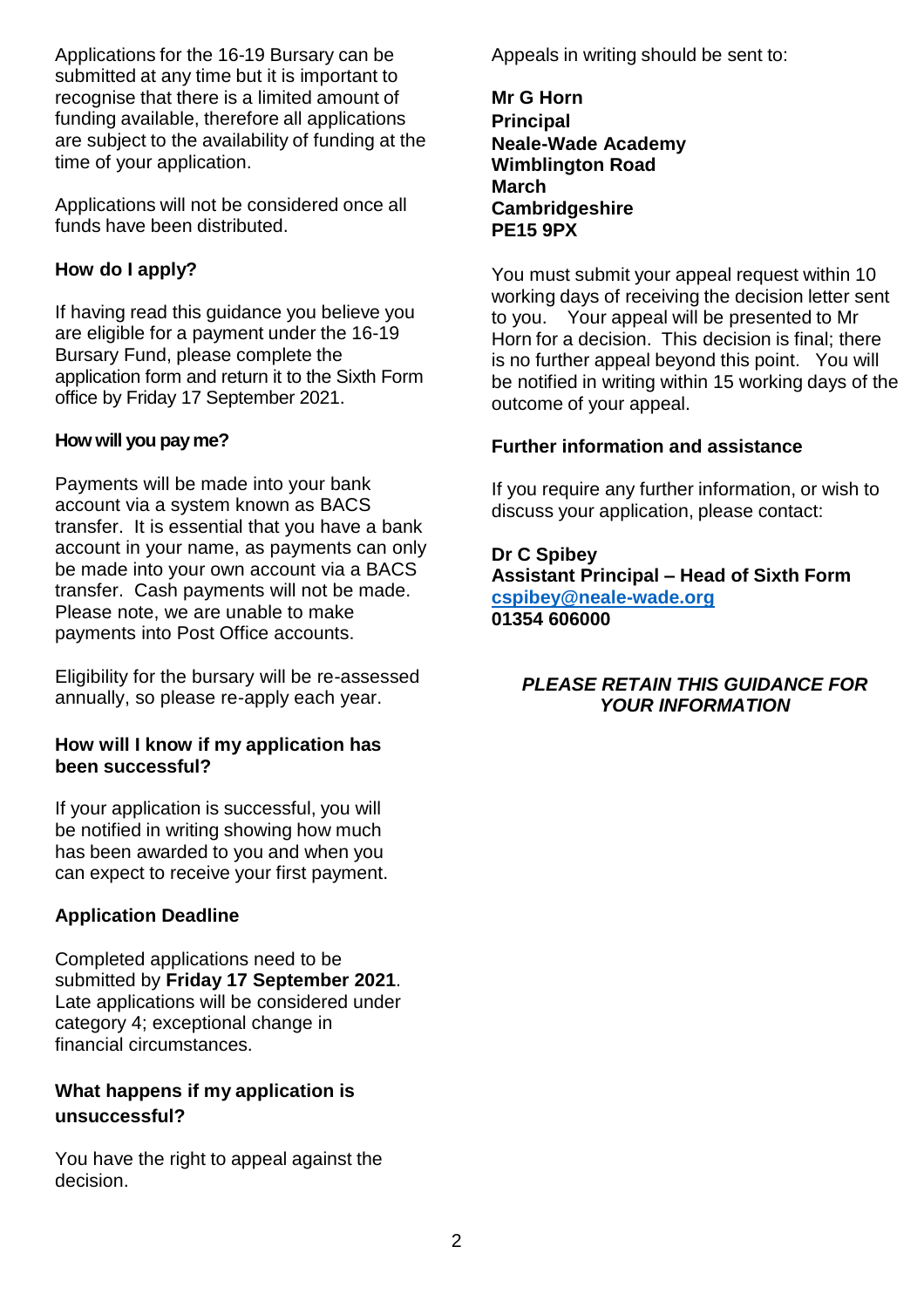# **16-19 Bursary Fund**

# **Application form 2021-2022**



*PLEASE COMPLETE THIS FORM AND RETURN TO THE SIXTH FORM OFFICE BY FRIDAY 17 SEPTEMBER 2021*

| <b>SECTION 1: DETAILS OF APPLICANT</b>                                                                                                                                                                                                                                                                                                                                                 |  |  |
|----------------------------------------------------------------------------------------------------------------------------------------------------------------------------------------------------------------------------------------------------------------------------------------------------------------------------------------------------------------------------------------|--|--|
|                                                                                                                                                                                                                                                                                                                                                                                        |  |  |
|                                                                                                                                                                                                                                                                                                                                                                                        |  |  |
|                                                                                                                                                                                                                                                                                                                                                                                        |  |  |
|                                                                                                                                                                                                                                                                                                                                                                                        |  |  |
| <b>SECTION 2: ELIGIBILITY CATEGORY</b>                                                                                                                                                                                                                                                                                                                                                 |  |  |
| This section will ask you to indicate under which of the 4 agreed categories you wish your application<br>to be considered. Please only put a cross next to one category. You will also find information about<br>the evidence you will be required to supply to support your application.                                                                                             |  |  |
| <b>CATEGORY 1: I WISH MY APPLICATION TO BE CONSIDERED UNDER THIS CATEGORY</b>                                                                                                                                                                                                                                                                                                          |  |  |
| Student in local authority care or recently left local authority care.                                                                                                                                                                                                                                                                                                                 |  |  |
| Student in receipt of Income Support or Universal Credit as you are financially supporting yourself or<br>financially supporting yourself and anyone who is dependent on you and living with you, such as a<br>child or partner.                                                                                                                                                       |  |  |
| Student in receipt of Disability Living Allowance or Personal Independence Payments in your own<br>right, as well as Employment Support Allowance or Universal Credit in your own right.                                                                                                                                                                                               |  |  |
| In support of my application, I enclose either:<br>a) Written confirmation of my current or previous looked after status from the local authority<br>who looked after me or provided my leaving care services.<br>b) A letter or statement confirming that I am in receipt of the benefits as detailed above.                                                                          |  |  |
| <b>CATEGORY 2: I WISH MY APPLICATION TO BE CONSIDERED UNDER THIS CATEGORY</b>                                                                                                                                                                                                                                                                                                          |  |  |
| Student claiming or who is eligible to receive free school meals.<br>To be eligible under this category, someone in your household must be in receipt of the following<br>qualifying benefits:                                                                                                                                                                                         |  |  |
| Income support, income based job seekers allowance, income related employment and support<br>allowance, child tax credit only as long as your income does not exceed £16,190, support under part VI<br>of the Immigration and Asylum Act 1999, guarantee element of state pension credit and from 1 May<br>2009, parent who has the four week run immediately after employment ceases. |  |  |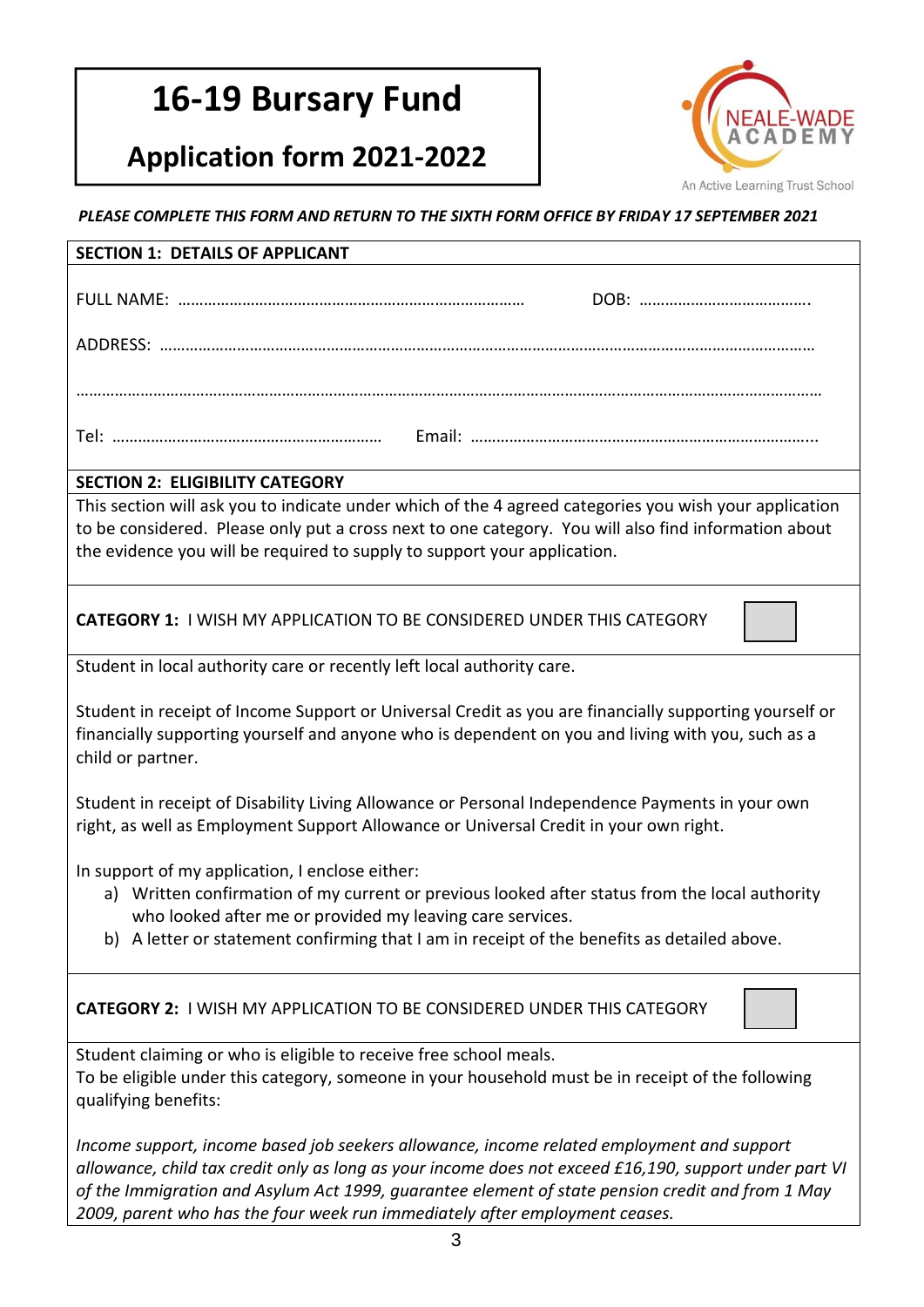Supporting evidence must be provided.

**CATEGORY 3:** I WISH MY APPLICATION TO BE CONSIDERED UNDER THIS CATEGORY

Student whose gross household annual income (inclusive of any benefits/tax credits/universal credits) is below £25,000.

In support of my application I enclose the following information:

A copy of entitlement to means tested state benefit, tax credit award notice or universal credit award notice confirming household income of less than £25,000 or evidence of self-employment income (inclusive of any benefits/tax credits/universal credits) of less than £25,000 (SA302 or certified accounts only) for your last accounting period.

**CATEGORY 4:** I WISH MY APPLICATION TO BE CONSIDERED UNDER THIS CATEGORY

Student who has been affected by a sudden, exceptional change in financial circumstances.

I have enclosed a detailed statement in support of my application.

### **SECTION 3: SUPPORTING STATEMENT**

Please give information on how you intend to use your bursary payments if awarded.